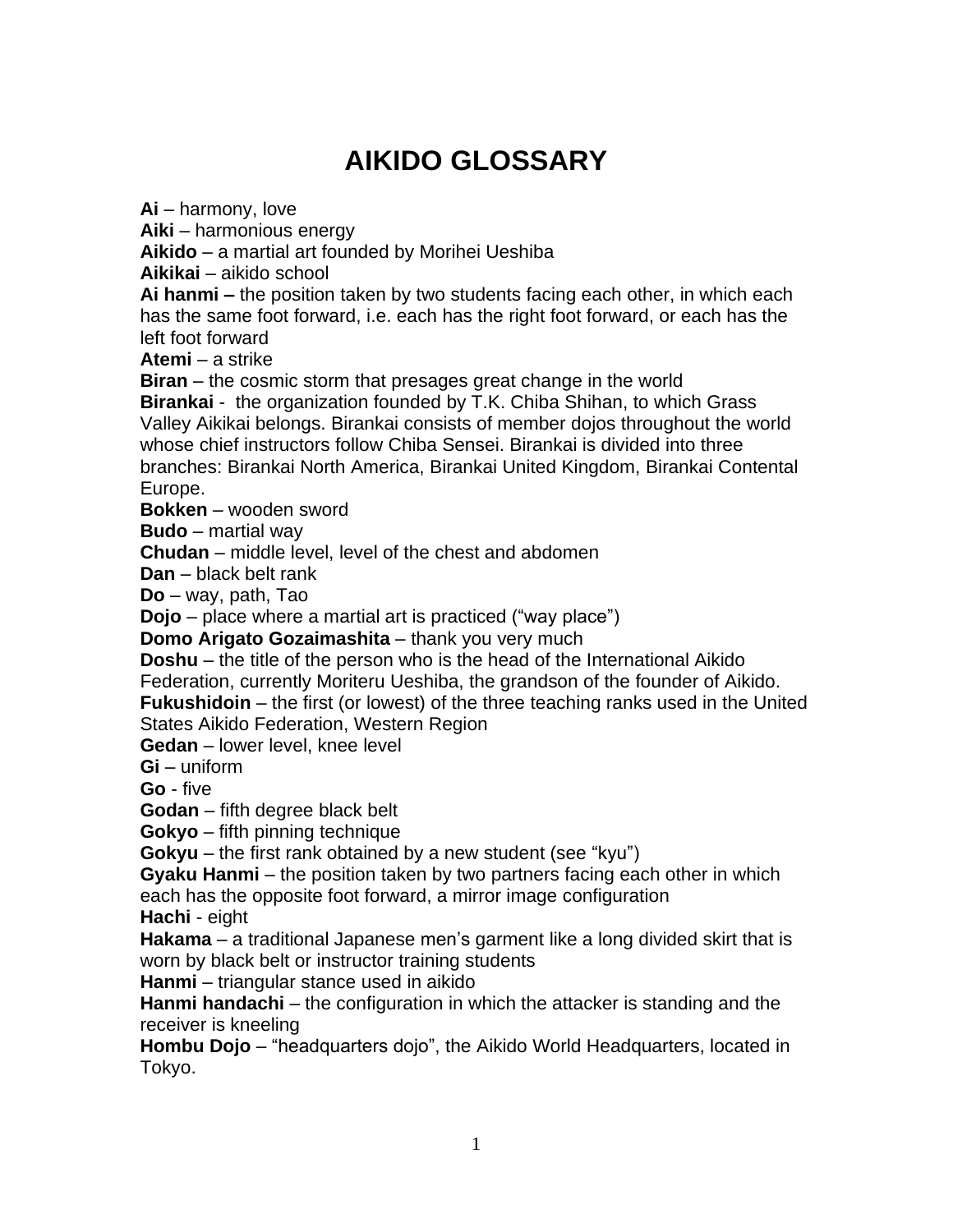**Hombu dojo style** – the style of aikido practiced at Hombu Dojo. Grass Valley Aikikai practices Hombu dojo style. **Ichi** – one **Ikkyo** – first pinning technique **Ikkyu** – the rank just before black belt **Irimi** - entering **Iriminage** – entering throw **Jo** – staff. Sometimes spelled jyo. **Jodan** – upper level, face level **Ju** - ten **Jujinage** – a throw in which two partner's arms make a cross. "Juji" means "cross", as in the Roman numeral for ten (X). **Kaiten** – sliding the foot forward, then pivoting 180 degrees **Kaitennage** – rotary throw **Kamiza** – a small shrine **Katadori** – shoulder grab **Katatedori** – hand grab **Kenshusei** – student in an instructor training program **Ki** – energy, life force **Ki no nagare** – flowing movement **Kohai** – junior student **Kokyu** – breath **Kokyudosa** – a traditional exercise often performed at the end of class (Suwariwaza ryotedori kokyuho) **Kokyuho** – breath exercise **Kokyunage** – breath throw **Kotegaeshi** – wrist turning throw **Koshinage** – hip throw **Ku** - nine **Kyu** – white belt rank. Kyu ranks go in inverse order from fifth to first for adults and tenth to first for children. Black belt ranks start at first degree and go up. **Kyudansha** – a person who wears a white belt, or a group of people with white belt rank **Mai ai** – proper distance with respect to one's partner **Masakatsu agatsu** – true victory is self-victory **Morotedori** – two hands grabbing one hand **Nage** – the person who is attacked. As a word ending it means throw, e.g. "kokyunage" translates as "breath throw". **Ni** - two

**Nidan** – second degree black belt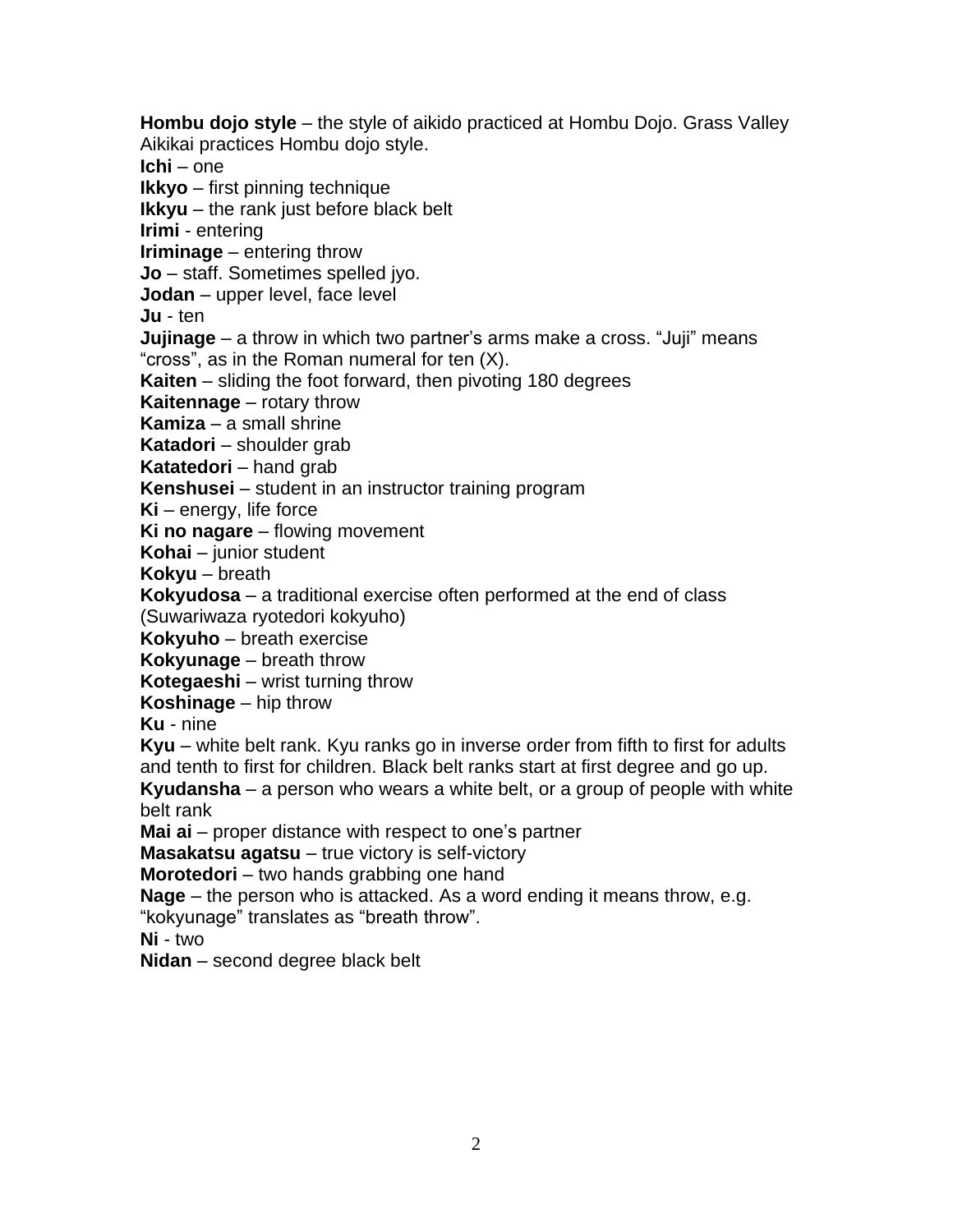**Nikyo** – second pinning technique

**Nikyu** – the second rank before black belt

**Omote** – front, or positive. Most aikido techniques have two versions, omote and ura. The omote version brings the action to front of the partner's body. The ura version takes the action behind the partner.

**Onegai shimasu** – Let's begin. This is a traditional phrase said to one's partner when initiating practice. It can be translated several ways, and is sometimes used to answer the phone or when entering a store.

**O-Sensei –** the founder of Aikido, Morihei Ueshiba

**Randori** – a multiple attack exercise

**Roku** – six

**Rokyo** – sixth pinning technique

**Rokudan** – sixth degree black belt

**Ryokatadori** – double shoulder grab

**Ryotedori** – two hands grabbing two hands

**San** - three

**Sandan** – third degree black belt

**Sankyo** – third pinning technique

**Sankyu** – third kyu rank

**Seiza** – formal sitting position, sitting on one's knees

**Sempai** – senior student

**Sensei** - teacher

**Shi** – four. Also refers to death, so in many cases the word "yon" is substituted.

**Shichi** - seven

**Shidoin** – the second (or middle) of the three teaching ranks used in the United States Aikido Federation, Western Region

**Shihan** – master. The third (or highest) of the three teaching ranks used in the United States Aikido Federation, Western Region.

**Shihonage** – four direction throw

**Shikko** – knee walking

**Shodan** – first degree black belt

**Shomen** – forehead, top of the head. Altar at the front of a dojo.

**Shomenuchi** – overhead strike to the head

**Soto** - outside

**Suwariwaza** – techniques executed with both partners on their knees

**Sumiotoshi** – corner drop, a throw which pulls the attacker diagonally backward **Tachiwaza** – standing techniques

**Taijutsu** – "body arts", empty handed techniques

**Tai no henko** – a basic blending exercise involving turning 180 degrees, "body changing"

**Tanto** - knife

**Tenchinage** – heaven and earth throw

**Tenkan** – turning the body 180 degrees and stepping back

**Tenshin** – a movement where the nage retreats 45 degrees away from the attack

**Tsuki** – a punch or thrust